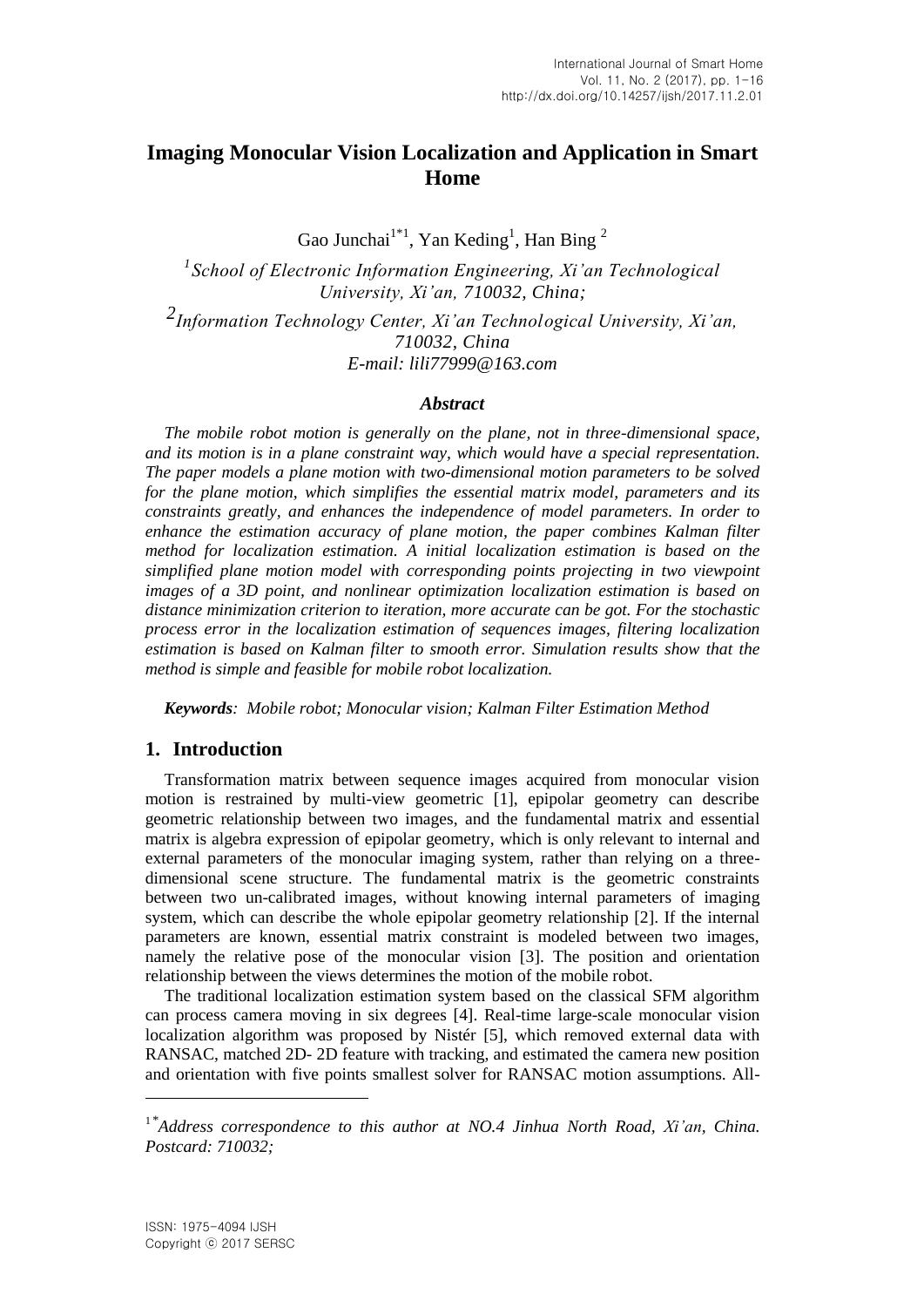round orientation monocular vision localization was used by Corke [6], which acquired images from the catadioptric camera systems, and tracked with optical flow. Lhuillier and Mouragnon [7-9] *etc*. estimated motion and 3D maps simultaneously with bundle adjustment (Bundle Adjustment, BA) in the local window. Scaramuzza [10-12] firstly introduced kinematic model of the vehicle, Ackermann steering model and plane motion constrained into the visual localization model, estimated closed solution of vehicle motion model successfully with only one pair associated feature.

For the absence of mobile robot motion and steering models, mobile robot localization with plane motion constraints is studied, and Kalman filter localization method [13-15] is used, in which a simplified essential matrix is modeled for plane motion. That reduces the motion freedom, while reducing the minimum matching points set used to estimate; nonlinear optimization estimation with initial values and consensus associated data, more accurate localization of current frame is got; for correlative of sequences frames, Kalman filter is used to filter estimating stochastic process errors.

# **2. Multi-view Geometry Model Established with Plane Motion Constraints for Mobile Robot**

During the mobile robot moving, sequence images are acquired with monocular vision. That position of corresponding point changes in sequence images implies motion of the mobile robot, so transformation model of corresponding points is established between the adjacent two images.

#### **2.1. The Epipolar Geometry of Pair-view Images**

Let  $I$  and  $I'$  are two images acquired at two different positions and perspectives of the same scene for the mobile robot.  $C$  and  $C'$  are respectively the optical center of the camera, as shown in Figure 1 .  $e'$  is the projection point of C on the image plane  $I'$ ,  $e$ is the projection point of  $C'$  on the image plane  $I$ , which are called epipolar points. Connect line between two cameras center is called baseline. Landmark M with two cameras center determines triangular plane, which known as epipolar plane. *m* and *m*' are projection points of the landmark  $M$  on the image plane  $I$  and  $I'$ , respectively, they are the corresponding point of landmark. So, for any corresponding point *m* on the image plane  $I$  of landmark, its corresponding point  $m'$  on the image plane  $I'$  is bound on epipolar line  $l'$ ; For any corresponding point  $m'$  on the image plane  $I'$  of landmark, its corresponding point  $m$  on the image plane  $I$  is bound on epipolar line  $l$ . epipolar line *l* is radial ray on the image plane *I* projecting over landmark corresponding points *m*' and the camera's center  $C'$ , epipolar line  $l'$  is radial ray on the image plane  $I'$  projecting over landmark corresponding points *m* and the camera's center *C* .



**Figure 1. The Epipolar Geometric Relationships**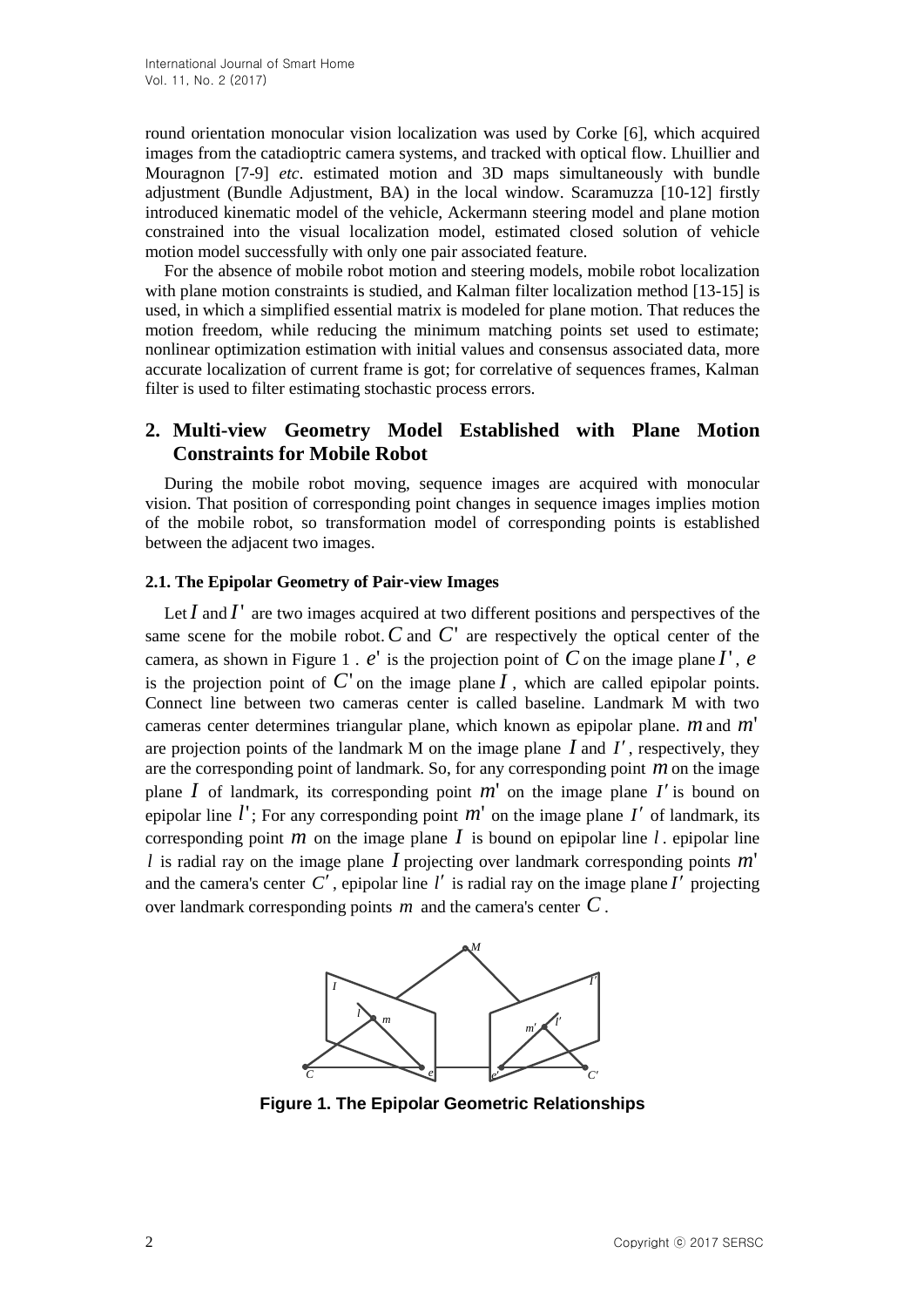From the above, it can be seen from the epipolar geometry, corresponding points meet certain constraints between two images [16-17], and mathematical model can be modeled for the corresponding points of landmarks.

**2.1.1. The Fundamental Matrix Constraint Model of Pair-view Images:** The epipolar geometry [18] as shown in Figure 1, according to the non-uniqueness of projection, landmark  $M$  located in the line of camera center C and projection point  $m$  connecting, and in front of the camera, could be projected onto the same point  $m = PM$ . The condition that the space landmark set meets can be expressed as:

$$
M(\lambda) = P^{-1}m + \lambda C \tag{1}
$$

Here  $P^{-1}$  is the pseudo-inverse of projection matrix P, In order to obtain the relationship between projection points  $m \leftrightarrow m'$  of landmark, firstly the epipolar line *l'* corresponding to *m* is determined. Two points are selected from the line  $M(\lambda)$ , whose projection on the image plane  $I'$  can determined epipolar line  $I'$ . The first point is the camera center C, whose projection on the image plane *I'* is epipolar point  $e' = P'C$ ; another point is  $P^{-1}m$ , its projection on the image plane I' is  $P'P^{-1}m$ . It can be seen:

$$
l' = e' \times P' P^{-1} m \tag{2}
$$

For the vector  $X = \begin{bmatrix} x_1 & x_2 & x_3 \end{bmatrix}$ , its anti-symmetric matrix is defined as:

$$
\begin{bmatrix} X \end{bmatrix}_{x} = \begin{bmatrix} 0 & -x_3 & x_2 \\ x_3 & 0 & -x_1 \\ -x_2 & x_1 & 0 \end{bmatrix}
$$
 (3)

Then, the cross product of formula (2) can be written in the form of matrix multiplication,  $l' = Fm$ . Here:

$$
F = \left[ e' \right]_{\times} P' P^{-1} \tag{4}
$$

Formula (4) is the fundamental matrix between two images, so the corresponding point  $m \leftrightarrow m'$  of the landmark projection must satisfy the epipolar line constraint:

$$
m^{\prime T}Fm = 0\tag{5}
$$

It is a condition that all corresponding points are satisfied, from the formula (5) fundamental matrix F can be solved with all corresponding points of landmarks, which is a  $3\times3$  matrix, rank is 2, has seven independent parameters. So the motion of the mobile robot resolved with at least seven pairs corresponding points.

The fundamental matrix  $F$  includes both camera internal parameter matrix  $K$ , also includes camera external motion parameters  $(R, t)$ . If the intrinsic parameters matrix K is known, and unchanged in the pair viewpoints, the second viewpoint pose to the first viewpoint is  $(R, t)$ , here R is rotation matrix, t is translation vector. The fundamental matrix between the two images can be expressed as: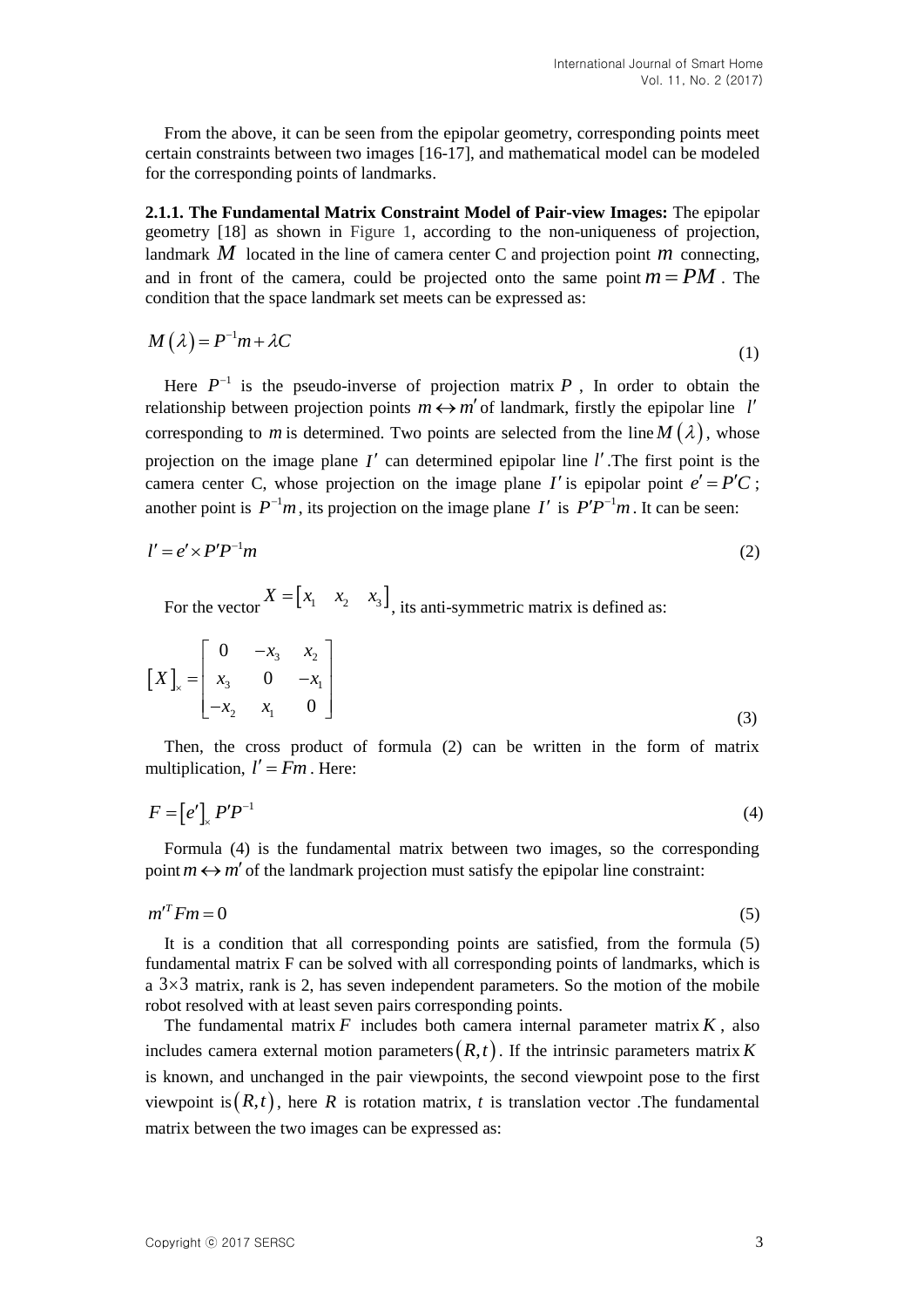$$
F = K^{-T} \left[ t \right]_{\times} R K^{-1} \tag{6}
$$

If matrix  $F$  transformed with matrix  $K$ , only motion parameters matrix can be obtained. Rotation parameters and translation parameters can be obtained by decomposing between two adjacent images.

**2.1.2. Essential Matrix Constraint Model of Pair-view Images:** In a fundamental matrix  $F$ , a part of the parameters are the camera intrinsic parameters, others related to the camera external parameters, which are defined as the essential matrix:

$$
E = [t]_X R \tag{7}
$$

It only has a relationship with motion parameters of monocular vision system. The epipolar constraint with the essential matrix can be expressed as:

$$
m^{\prime T} K^{-T} E K^{-1} m = 0 \tag{8}
$$

For a known intrinsic parameter matrix of camera, two images can be transformed with normalized:

$$
\tilde{m} = K^{-1}m \, ; \, \tilde{m}' = K^{-1}m' \tag{9}
$$

So epipolar constraint equation of normalized corresponding points is:

$$
\tilde{m}^{\prime T} E \tilde{m} = 0 \tag{10}
$$

 $F = K^{-1} [t]_+ RK^+$ <br>
If marity *F* measurement with matrix *K*, only motion parameters, matrix columnical, Romaton parameters and translation parameters can be obtained by<br>
decomposing between two calgests illense of the com Essential matrix  $E$  represents the epipolar geometry of normalized corresponding points, which is fundamental matrix of normalized corresponding points. It is a matrix of  $3 \times 3$ , and rank is 2, has five independent parameters. So the motion of the mobile robot resolved with at least five pairs of corresponding points. Once essential matrix  $E$  is solved, it can be decomposed into rotational motion parameters  $R$  and translational motion parameter t with a constant factor between two viewpoints.

#### **2.2. The Plane Motion Model Designed for Mobile Robot**

In the natural environment, the mobile robot motion coincide the essential matrix E constraints; there are six degrees of freedom. If the mobile robot moves in plane of indoor floor, workbench, or outdoor road, its motion also abides by the plane motion constraints, then there are only heading angle rotational and position translational changes on the plane motion between two adjacent pose. The motion has three degrees of freedom, and the motion parameters can be expressed as:

$$
R = \begin{bmatrix} \cos \theta & -\sin \theta & 0 \\ \sin \theta & \cos \theta & 0 \\ 0 & 0 & 1 \end{bmatrix}, \quad T = \begin{bmatrix} T_x & T_y & 0 \end{bmatrix}^T \tag{11}
$$

Here  $\theta \in R$  is the rotation angle of the second viewpoint to the first viewpoint,  $T_{\text{x}}$ .  $T<sub>y</sub>$  is the translation vector of the second viewpoint to the first viewpoint, the antisymmetric matrix of the translation vector *T* is: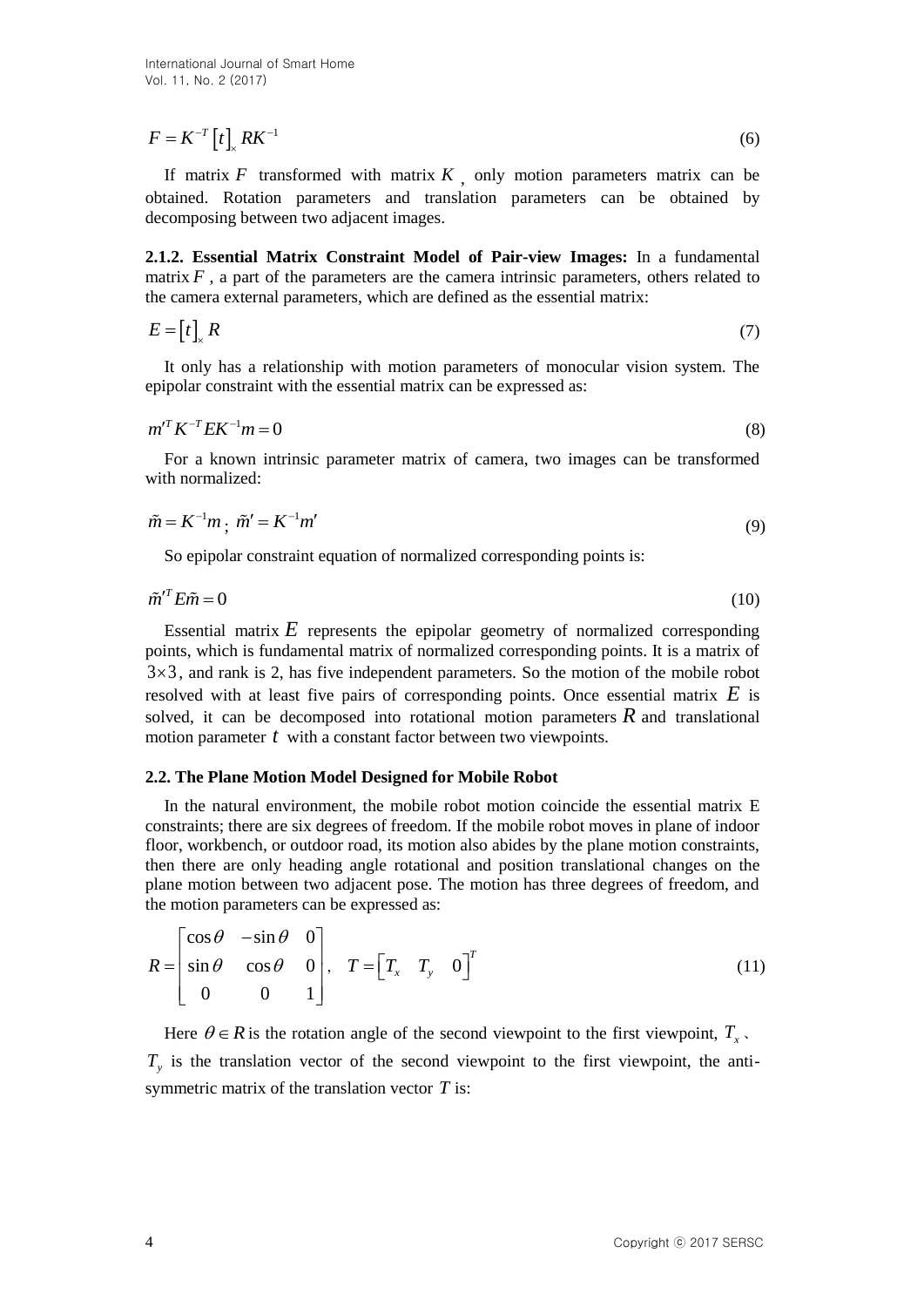$$
\begin{bmatrix} T \end{bmatrix}_{x} = \begin{bmatrix} 0 & 0 & T_{y} \\ 0 & 0 & -T_{x} \\ -T_{y} & T_{x} & 0 \end{bmatrix}
$$
 (12)

The *R* and  $[T]_x$  of equation (11) (12) are substituted into the equation (7), Then:

$$
E = \begin{bmatrix} 0 & 0 & T_y \\ 0 & 0 & -T_x \\ -T_y \cos \theta + T_x \sin \theta & T_y \sin \theta + T_x \cos \theta & 0 \end{bmatrix}
$$
(13)

The above essential matrix containing three unknown parameters of uncoupled. So, if the essential matrix is estimated,  $T_y$  and  $T_x$  can be got directly, and the angle  $\theta$  can be calculated. If each item of the essential matrix is represented by a parameter, then the essential matrix has four unknown parameters, a pair of corresponding points determines an equation, then matrix parameters can be linear resolved with four pairs of corresponding points by the least squares method. Because of equation homogeneity,  $T<sub>y</sub>$  and  $T<sub>x</sub>$  are determined by a scale factor, so the essential matrix can be normalized,

which divided by  $T<sub>y</sub>$ , as following formula:

$$
E = \begin{bmatrix} 0 & 0 & 1 \\ 0 & 0 & e_1 \\ e_2 & e_3 & 0 \end{bmatrix}
$$
  
\nHere,  $e_1 = -\frac{T_x}{T_y} e_2 = \frac{-T_y \cos \theta + T_x \sin \theta}{T_y} e_3 = \frac{T_y \sin \theta + T_x \cos \theta}{T_y}$  (14)

Through the above transformation there are three unknown parameters in the essential matrix, because it is also the constraint matrix of natural scenes, it can be solved linearly in principle with only three pairs of corresponding points, whereby the motion parameters of the mobile robot can be got. The three unknown parameters has two degrees of freedom, namely: a direction angle and the translation ratio of x and y. Due to the direction angle parameter, the constraint relationship of three unknown parameters is non-linear relationship, and essential matrix can be resolved in nonlinear with two pairs of corresponding points.

#### **3. Mobile Robot Plane Motion Model Estimation Method**

From multi-view geometric model of mobile robot, we can know that data association between the adjacent two images is needed firstly. For the plane motion two viewpoints fast localization parameter estimation method is proposed. In the simplified essential matrix estimation, parameters constraints are not taken into account, so motion parameters are estimated by nonlinear optimization with the tracking features, to get more accurate motion parameters of two viewpoints. There is always random error in estimation, while the actual motion of the mobile robot is relatively smooth, and finally the whole motion estimates with the Kalman filter.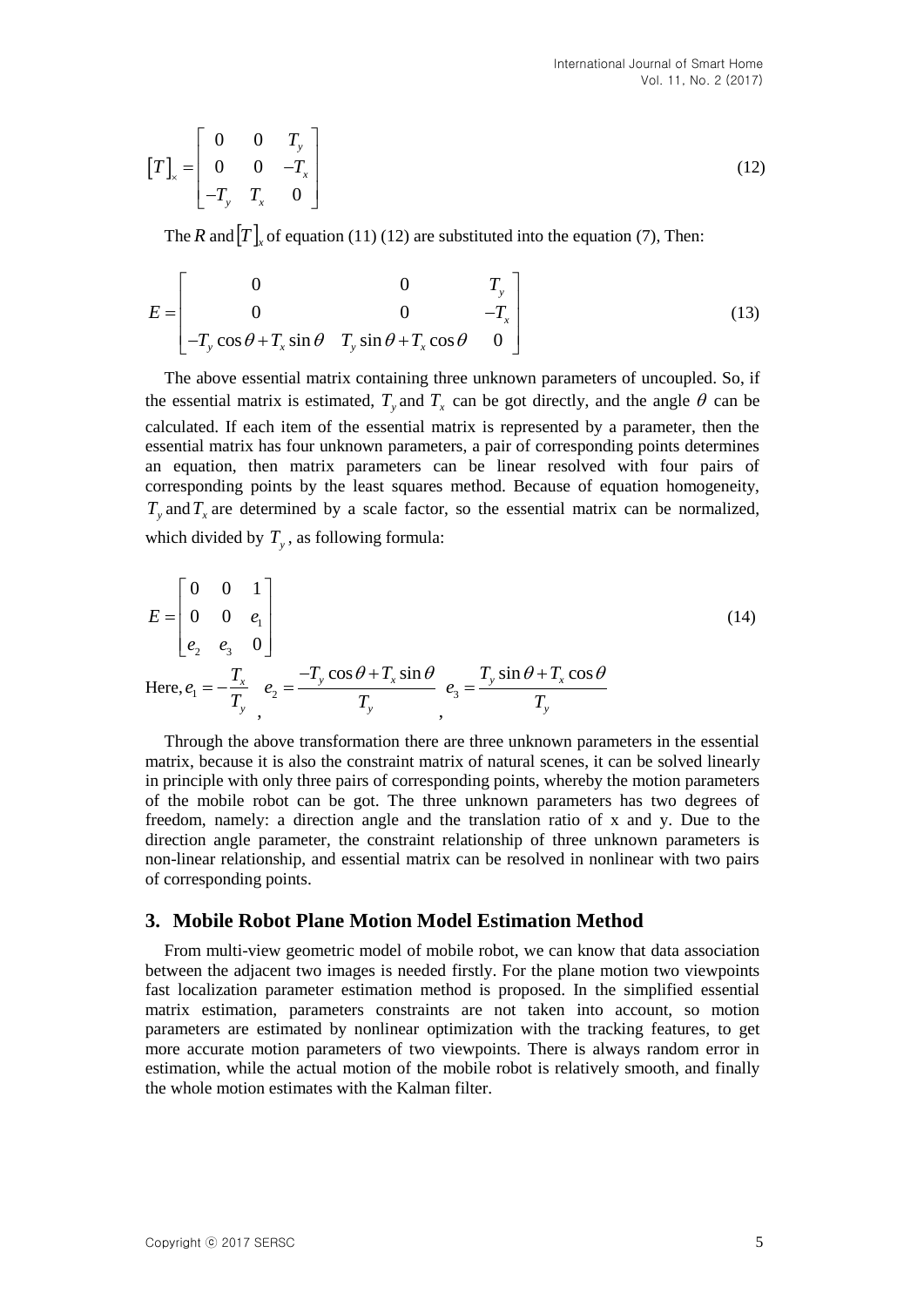## **3.1. Data Associated Algorithm Designed based on Essential Matrix Model and Plane Constraint**

For pyramid KLT tracking features, due to the smooth areas and similar areas, there will be error tracking corresponding points, they will lead to an error or large deviation motion estimated, so the motion estimation methods need process error data mechanism to filter out false corresponding points. How to distinguish association data, and remove the wrong tracking corresponding points are important. Based on the pair-view geometric, the correct tracking corresponding points imply the same essential matrix transform model, which is determined linearly with minimum five pairs corresponding points while no plane motion constraints, otherwise at least three pairs corresponding points, and two pairs corresponding points can determine in nonlinear. Data association is the premise and foundation for essential matrix estimation. According to the clustering properties of proper tracking and randomness of error tracking between corresponding points, using the implicit essential matrix for data association and multiple sets of associated data is found guided by different planes, to remove the error tracking corresponding point. Due to the essential matrix variable is three, for the constraints between variables, the real motion parameters are only two variables, so in order to avoid the uncertainty caused by probability MAPSAC method, the two-dimensional histogram voting method is used for data associated.

By the formula (14), the relationship between the corresponding points tracking can be expressed with motion parameters variables  $\theta$  and  $e_1$  as:

expressed with motion parameters variables 
$$
\theta
$$
 and  $e_1$  as:  
\n
$$
v \sin \theta - u \cos \theta - e_1(u \sin \theta + v \cos \theta) + u' + e_1 v' = 0
$$
\n(15)

For N pairs normalized coordinate tracking features  $\{\tilde{m}_{k-1}^i \leftrightarrow \tilde{m}_k^{i'}\}$ ,  $i = 1 : N$ , the specific implementation steps of histogram voting method are as follows:

1) For normalized coordinate tracking features,  $\{\tilde{m}_{k-1}^i \leftrightarrow \tilde{m}_k^{i'}\}$ ,  $i = 1:N$ , nonlinear equation is construct as form (15);

2) Motion parameters variables  $\theta$  and  $e_1$  are discrete in certain resolution and range (the step of  $\theta$  is 0.05 degrees with range  $\pm$  10 degrees; the step of  $e_1$  is 0.1, with range $\pm 10$ ) motion parameter variables  $\theta$  and  $e_1$ , and two-dimensional histogram is constructed;

3)  $\theta^j$  is calculated and voted for histogram in accordance with the linear equation (15) for each pair of tracking corresponding feature and discrete  $e_1$ <sup>1</sup>  $e_1^i$ ;

4) If the votes number of model is highest, whose tracking corresponding features are selected as associated data;

5) According to preliminary associated data, the motion parameters rotation matrix and translation vector are estimated;

6) Map is build with pair viewpoint,  $R$  and  $t$  of motion model for associated data  $\{\tilde{m}_{k-1}^i \leftrightarrow \tilde{m}_k^{i}\}\$ , which is three-dimensional coordinate estimate  $\hat{M}^i$  without scale. Outside data is determined with re-projection error threshold value.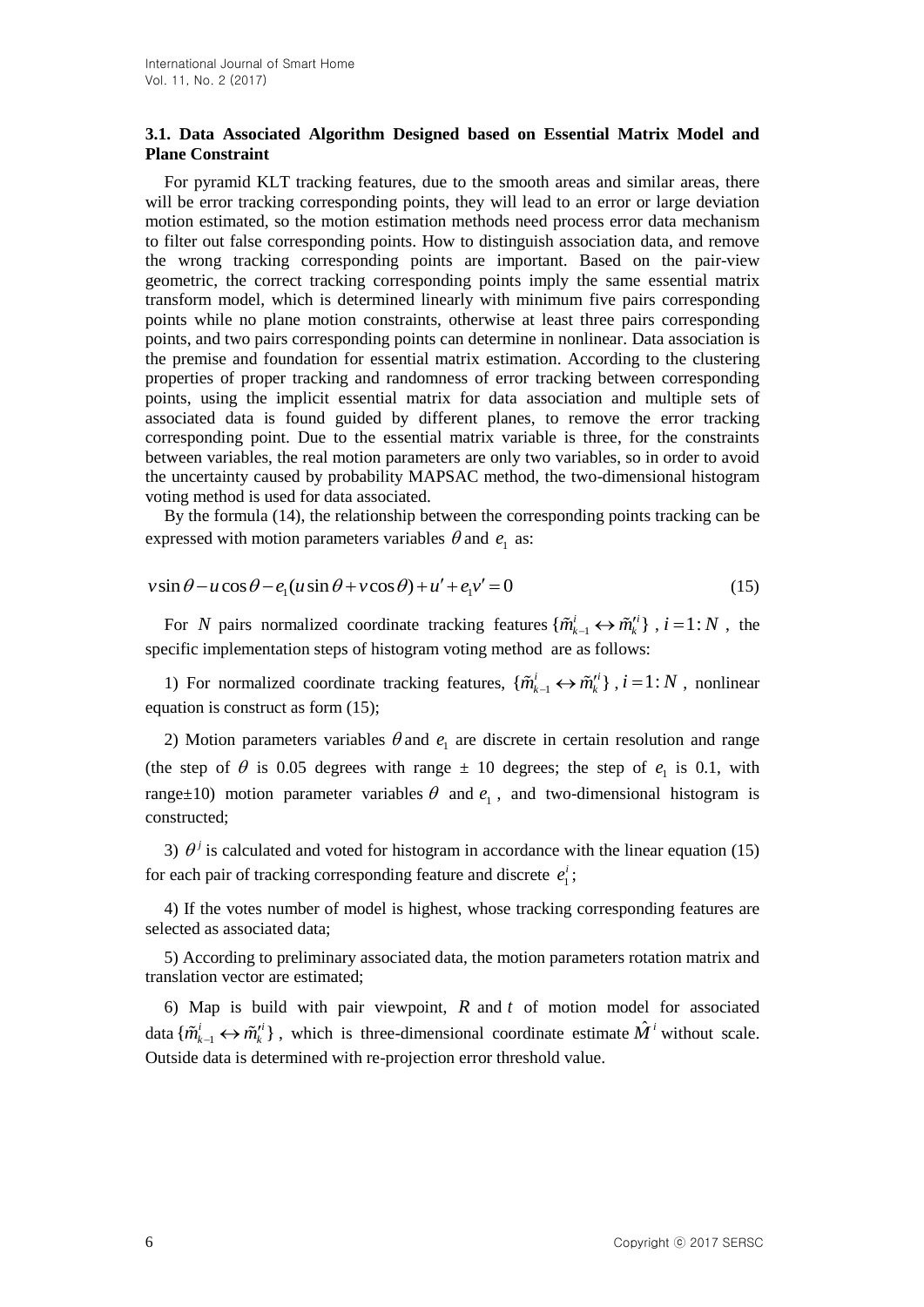### **3.2. Rapid Localization Parameter Estimation Algorithm Based on Simplified Essential Matrix Model**

Parameters of essential matrix itself has not physical sense, but it is composite result of the mobile robot motion parameters, so there is a constraint relationship between the essential matrix parameters described as the following theorem, according to the constraint relationships, localization parameters can be estimated with low computational complexity and fast speed.

Theorem 1: Determinant of essential matrix must be zero, that is  $det(E) = 0$ 

For Theorem 1, Homography model of formula (14) is automatically satisfied, which can not be a constraint.

$$
EETE - \frac{1}{2}trace(EET)E = 0
$$

Theorem 2:

Theorem 2 can form constraint of formula (14), so the essential matrix can be solved with only two pairs features. Once the essential matrix obtained, then  $T_x / T_y = -e_1$ , translation proportion was available directly, which was substituted in the following formula:

$$
\begin{cases}\n-T_y \cos \theta + T_x \sin \theta \\
T_y \\
T_y \sin \theta + T_x \cos \theta \\
T_y\n\end{cases} = e_3
$$
\n(16)

The rotation angle  $\theta$  can be calculated without SVD decomposition, moreover a determining unique solution, which eludes the solving ambiguity of five pairs features.

The indirection motion estimation based on the essential matrix decomposition, firstly essential matrix is estimated, and then the motion parameters are calculated. The indirection motion estimation method is simple, but the results are not satisfactory, even if there are many associated data, the analytical solution is still much affected by noise. There are mainly two reasons: Firstly, the constraint of essential matrix is ignoring, while the every elements of the essential matrix  $E$  is not independent between; secondly is that the minimize equation has not much physical meaning, so the unknown motion parameters can be estimated directly with Longuer-Higgins criteria:

$$
LH\left(R,t\right) = \sum_{i=1}^{n} \left(\tilde{m}'_i \left(t \times R\tilde{m}_i\right)\right)^2 \tag{17}
$$

Rotation matrix is represented with three parameters, the translation vector can be represented with its spherical coordinates, but the size of the translation can not be determined with these guidelines. However, which has not resolving solution; three motion parameters must be estimated with this criterion by nonlinear optimization. Its initial solution can be got by the front fast motion estimation.

Longuet-Higgins Criterion has not much physical sense too, that the distance of point  $m_i'$  to the straight line  $l_i'$  as small as possible is a guideline of more physical sense.

Let  $l'_i \equiv (\alpha'_i, \beta'_i, \gamma'_i)$ , the distance of point  $m'_i$  to the straight line  $l'_i$  is: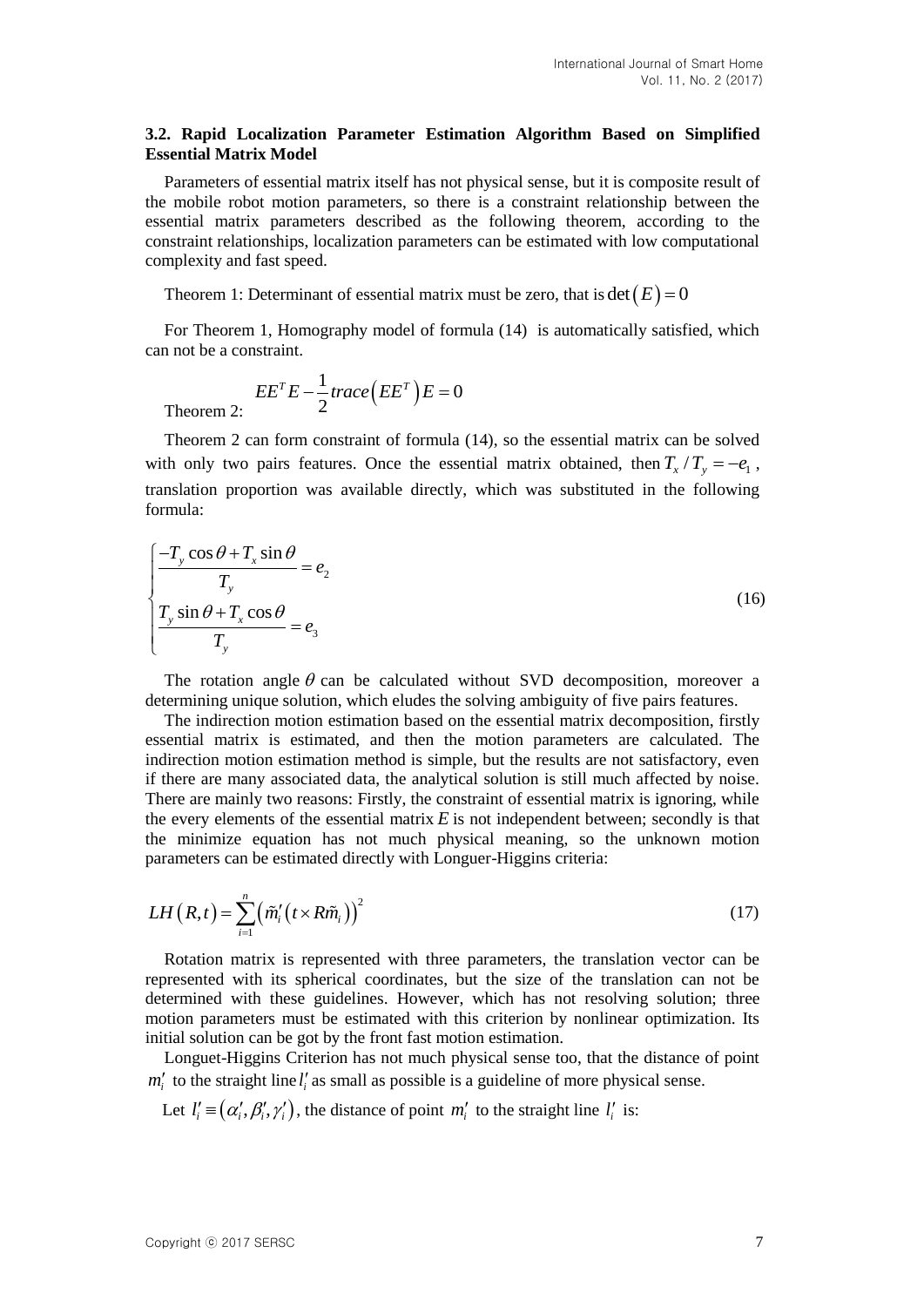International Journal of Smart Home Vol. 11, No. 2 (2017)

$$
d'_{i}(m'_{i},l'_{i}) = \frac{\left|\tilde{m}^{T}_{i}\left[t\right]_{\times}R\tilde{m}_{i}\right|}{\sqrt{{\alpha'_{i}}^{2}+{\beta'_{i}}^{2}}}
$$
\n(18)

In order to make the two images act with symmetry, it can also calculate the distance  $d_i$  of point  $m'_i$  to the straight line  $l'_i$ . Let  $l_i \equiv (\alpha_i, \beta_i, \gamma_i)$ , the

$$
d_i(m_i, l_i) = \frac{\left|\tilde{m}_i^T\left(\left[t\right]_{\times}R\right)^T \tilde{m}_i'\right|}{\sqrt{\alpha_i^2 + \beta_i^2}}
$$
\n(19)

Therefore, the motion parameters can be solve by minimized the following equation:  
\n
$$
\sum_{i=1}^{n} (d_i^2 + d_i'^2) = \sum_{i=1}^{n} (\tilde{m}_i'^T [t]_x R \tilde{m}_i)^2 \left( \frac{1}{\alpha_i^2 + \beta_i^2} + \frac{1}{\alpha_i'^2 + \beta_i'^2} \right)
$$
\n(20)

#### **3.3. Mobile Robot Kalman Filter Localization Estimation Algorithm**

d'(m',t') =  $\frac{1}{\sqrt{a_s^2 + \rho_s^{2}}}$  (13)<br>
In order to make the two images act with symmetry, it can also calculate the distance<br>
d', of point  $m'_i$  to the stangila line  $l'_i$ . Let  $l_i = (a_i, \beta_i, \gamma_i)$ , the<br>  $d_i$  of point  $m'_i$ Assuming the state variables of the discrete time process  $r \in R^n$  is estimated with Kalman filter. For the motion model of the mobile robot system, because the camera is fixed on the mobile robot platform, it is no longer moving and rotating, so their motion model is consistent. The key problem of monocular vision localization is that its motion state is expressed in a reasonable way. The most common motion model is 13 variables model: location coordinates  $s^W$ , pose  $q^W$ , line speed  $v^W$  and angular velocities  $\omega^C$ . In order to simplify the noise model, the linear velocity and angular velocity are both constant, that is, the mean of linear acceleration  $\alpha^W$  and angular acceleration  $\beta^C$  is zero, and independence mutual with Gauss normal distribution. The state model of the camera is:

is:  
\nis:  
\n
$$
r_{k} = f(r_{k-1}, u) = \begin{pmatrix} s_{k}^{W} \\ q_{k}^{W} \\ v_{k}^{W} \\ \omega_{k}^{W} \end{pmatrix} = \begin{pmatrix} s_{k-1}^{W} + (v_{k-1}^{W} + V_{k-1}^{W}) \Delta t \\ q_{k-1}^{W} \times q((\omega_{k-1}^{C} + \Omega_{k-1}^{C}) \Delta t) \\ v_{k-1}^{W} + V_{k-1}^{W} \\ \omega_{k}^{W} + \Omega_{k-1}^{C} \end{pmatrix}
$$
\n(21)  
\nHere,  $r_{k}^{W} = (x_{k}^{W}, y_{k}^{W})^{T}$ ,  $q_{k}^{WC} = (q_{0,k}^{WC}, q_{1,k}^{WC}, q_{2,k}^{WC}, q_{3,k}^{WC})^{T}$ ,  $v_{k}^{W} = (v_{x,k}^{W}, v_{y,k}^{W})^{T}$ ,  
\n $\omega_{k}^{W} = (\omega_{z,k}^{W})$ .

In the above formula  $(21)$ , the superscript C represents that the reference system is the camera coordinate system, and the superscript  $W$  represents that the reference system is the world coordinate system, and the superscript *WC* represents that the camera coordinate system is converted to the world coordinate system.

And,  $V_{k-1}^W$  and  $\Omega_{k-1}^C$  represent the size of the additional linear velocity and angular velocity;  $q((\omega_k^C + \Omega_k^C)\Delta t)$  represents the quaternion change obtained by the camera rotation in time  $\Delta t$ . In addition, the *u* of the state transition function indicates the noise caused by the control input of the system. Here is defined as: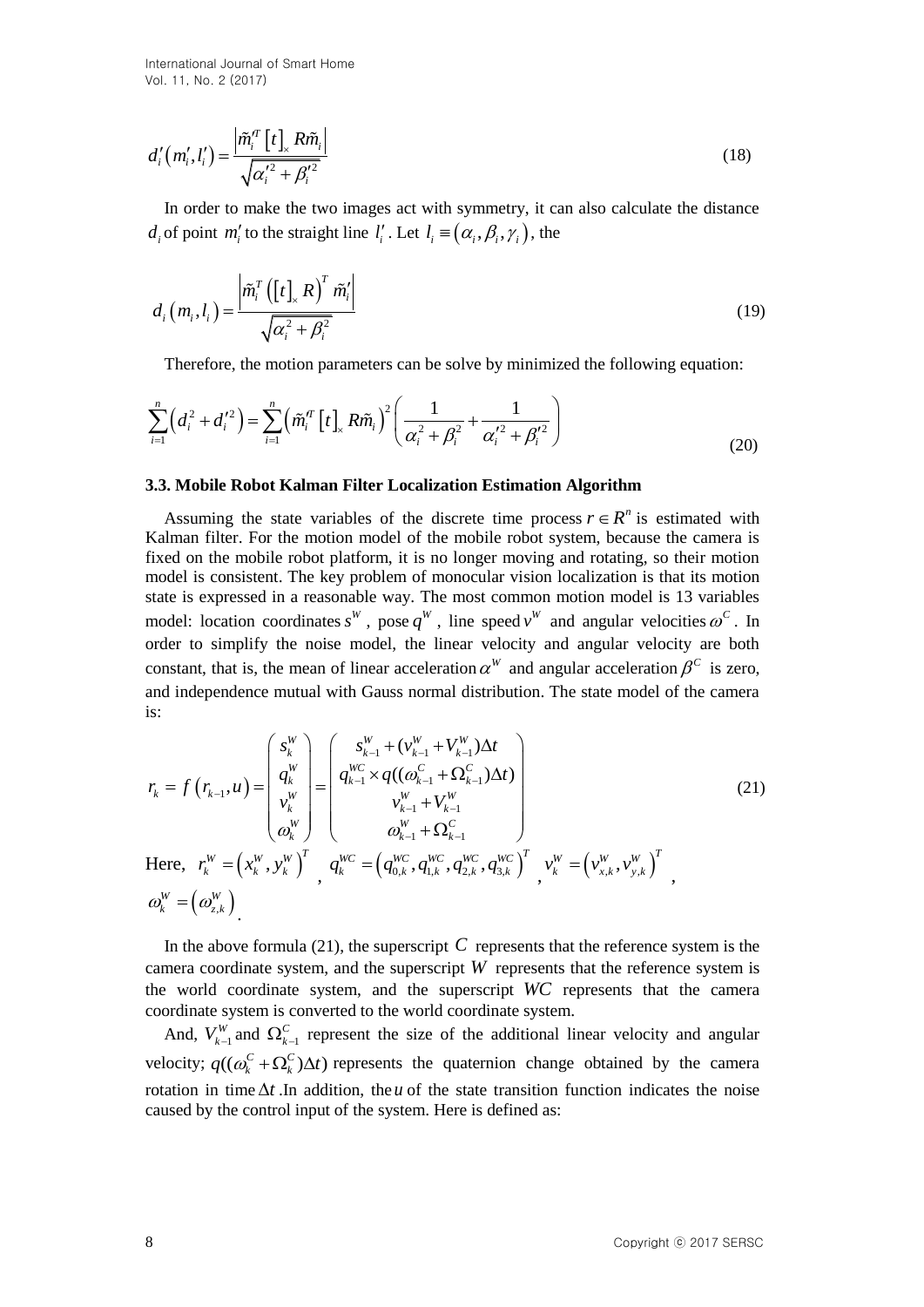$$
u = \begin{pmatrix} V_{k-1}^W \\ \Omega_{k-1}^W \end{pmatrix} = \begin{pmatrix} a_{k-1} \Delta t \\ b_{k-1} \Delta t \end{pmatrix}
$$
 (22)

Here,  $a_{k-1}$  and  $b_{k-1}$  are the Gauss distribution white noise of three dimensional known, which is used to simulate the uncertainty of camera motion.

The motion estimated of the adjacent key frames is the motion measurement value of the essential matrix constraint measurement equation. That is the relative pose changes, so:

$$
Z_k = H_k r_k + W_k
$$
  
Here, 
$$
H_k = \begin{pmatrix} 0 & 0 & 1 & 0 \\ 0 & 0 & 0 & 1 \end{pmatrix}
$$
 (23)

From  $H_k$  matrix parameters of equation (23), Observations express the rotation angle and translation of adjacent frames, which can be estimated by the foregoing essential matrix constraint. Random signal  $W_k$  respectively indicate process noise and observation noise, assuming them as independent, normalized distributed white noise. In the actual system, the observation noise covariance matrix *Q* may change when each iteration.

Kalman filter estimates process state with feedback control method, for every moment, then obtained feedback with (noisy) variable measurements. Therefore, the Kalman filter can be divided into two parts: prediction and update.

Prediction is to reckon the next time state variables and error covariance estimate, to construct a priori estimates of the next time state.

$$
r_{k,k-1} = \Phi_{k,k-1} r_{k-1}
$$
 (24)

Here,  $\Phi_{k,k-1}$  is one step transfer matrix from time T1 to T2 of equation (24),  $\Gamma_{k-1}$  is the system noise drive matrix.

Update construction improve posterior estimation combined with priori estimate and the new variables measurement.

$$
r_{k} = r_{k,k-1} + K_{k}(Z_{k} - H_{k}r_{k,k-1})
$$
\n(25)  
\nHere,  $K_{k} = P_{k,k-1}H_{k}^{T}(H_{k}P_{k,k-1}H_{k}^{T} + R_{k})^{-1}$ , and  $Cov[W_{k}, W_{j}] = R_{k}\delta_{kj}$ ,  
\n $P_{k,k-1} = \Phi_{k,k-1}P_{k-1}\Phi_{k,k-1}^{T} + \Gamma_{k-1}Q_{k-1}\Gamma_{k-1}^{T}$ ,  $P_{k} = P_{k,k-1}^{-1} + H_{k}^{T}R_{k}^{-1}H_{k}$ 

## **4. Localization Simulation Analysis of the Mobile Robot Essential Matrix**

By localization error analysis before with the essential matrix constraint, since the measurement error is of random distribution, a lot of associated feature is needed to more accurately locate, but that will potentially increase the complexity of the calculations, so the number of associated features and sample size are tested with three different localization of the classic eight pairs feature method, two pairs feature method and the Kalman filter method, to provides a analysis basis for improving the efficiency of localization system, and localization performance of three different algorithms is compared with plane motion constraints.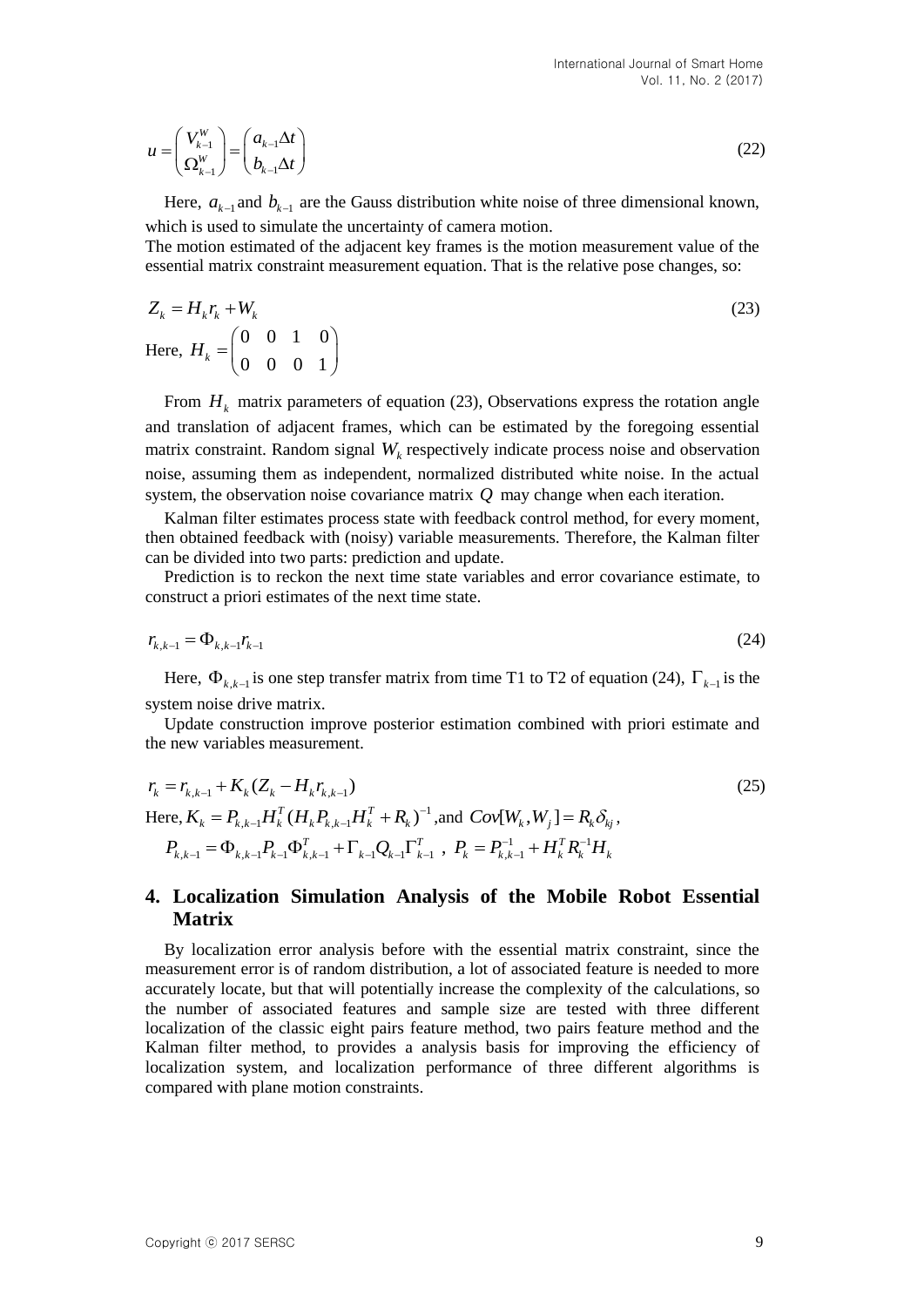## **4.1. Influence Test of the Correlation Feature on the Localization Estimation:**

In front of the camera, 100 sets of 3D points are generated randomly, which are used as the basis for estimating the motion of the camera in the first viewpoint to the second viewpoint, and 1 pixel random Gauss error of the feature is added with sampling 1000 times.

**4.1.1. Computational Complexity and Localization Error Test of Three Kinds of Localization Algorithms:** Simulated testing with three different localization of the classic eight pairs feature method, two pairs feature method and the Kalman filter method. As shown in Figure 2, eight pairs feature method as shown in green line, two pairs feature method as shown in blue line, the Kalman filter method as shown in red line, with the increasing of the correlation feature, the computation complexity of three algorithms is increasing, and the computational complexity of the eight pairs of feature localization estimation method is increasing with nonlinear. Although the plane motion model has been simplified, when the associated feature is less than 700, the two pairs feature localization estimation method is slightly larger than eight pairs feature. Only when the associated features are more, the computational complexity of two pairs feature localization estimation method has appearance advantages. With the increase of the associated feature, the error of all the estimation is decreased, and the localization accuracy of estimation is not significantly improved after more than 40 pairs feature.



(a) Computational Complexity Varies with the Number of Associated Feature



(b) Localization Error Varies with the Number of Associated Features

# **Figure 2. Computational Complexity and Localization Error of Three Algorithms with the Number of Associated Features**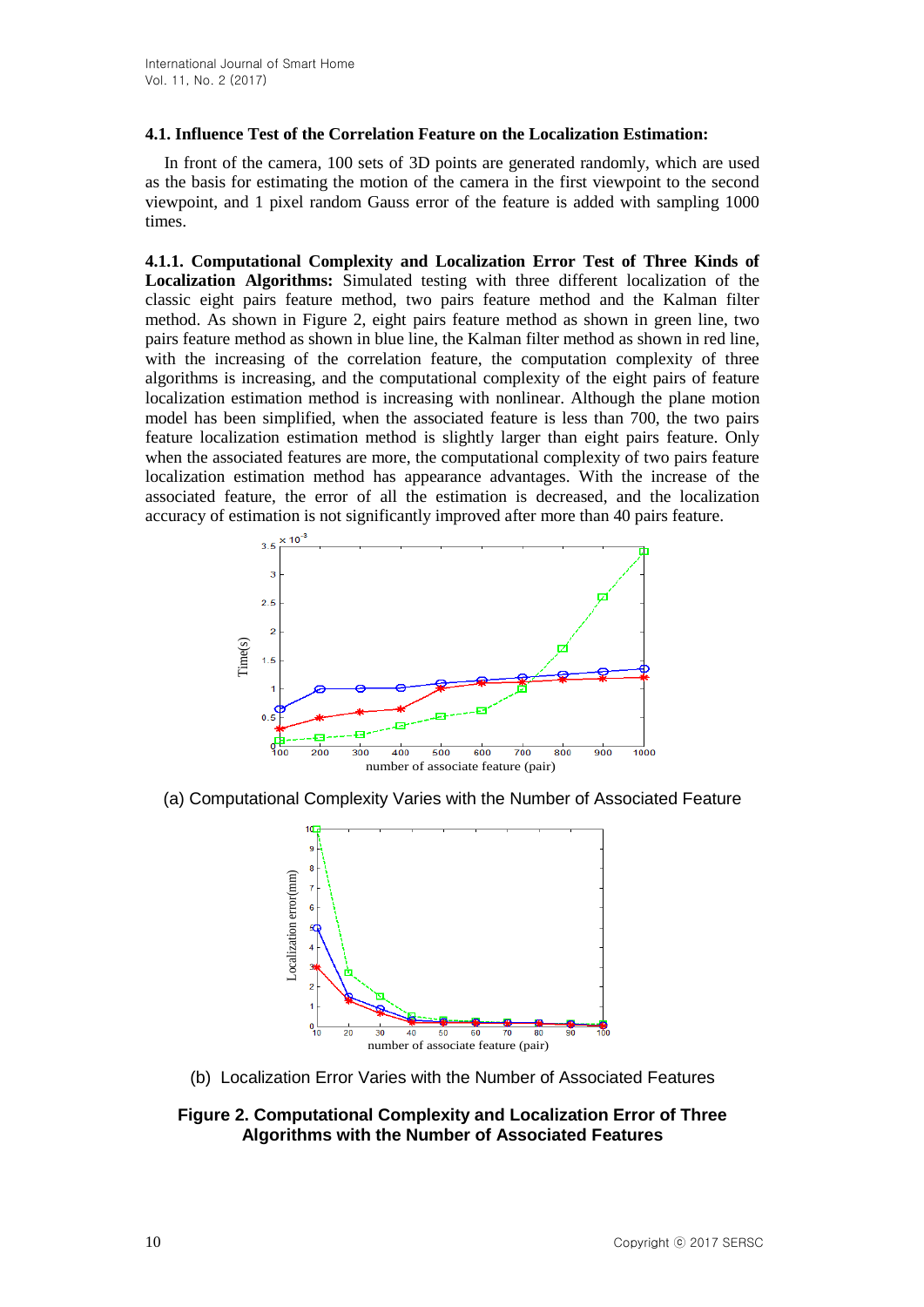**4.1.2. Localization Error Distribution of Three Localization Algorithms with the Number of Associated Feature Samples:** Localization error distribution of every localization method with the minimum associated feature samples and 50 pairs associated feature sample is analyzed, shown in Figure 3. When located with the minimum sample, error distribution of the Kalman filtering localization method is similar to the eight pairs feature method, and the two pairs features has the larger localization error. When located with 50 pairs associated feature, error distributions of three methods are similar, but Kalman filter localization error is minimized.



(a) Localization Error Distribution of Eight Pairs Feature Method with Minimum Dample



(b) Localization Error Distribution of Eight Pairs Feature Method with 50 Pairs Feature Sample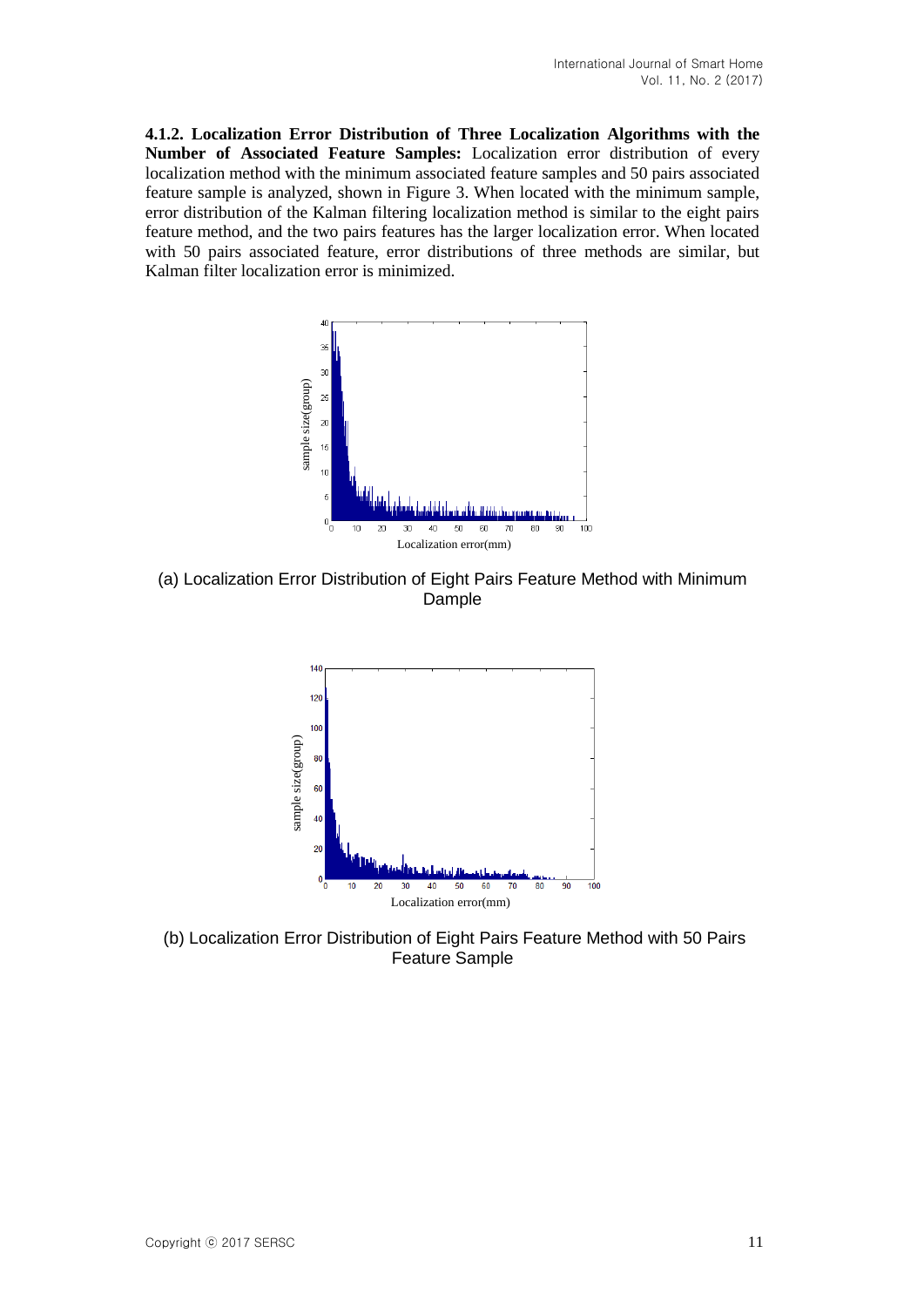

(c) Localization Error Distribution of Kalman Filter Method with Minimum Sample



(d) Localization Error Distribution of Kalman Filtering Method with 50 Pairs Feature Samples



(e) Localization Error Distribution of Two Pairs Feature Method with Minimum Sample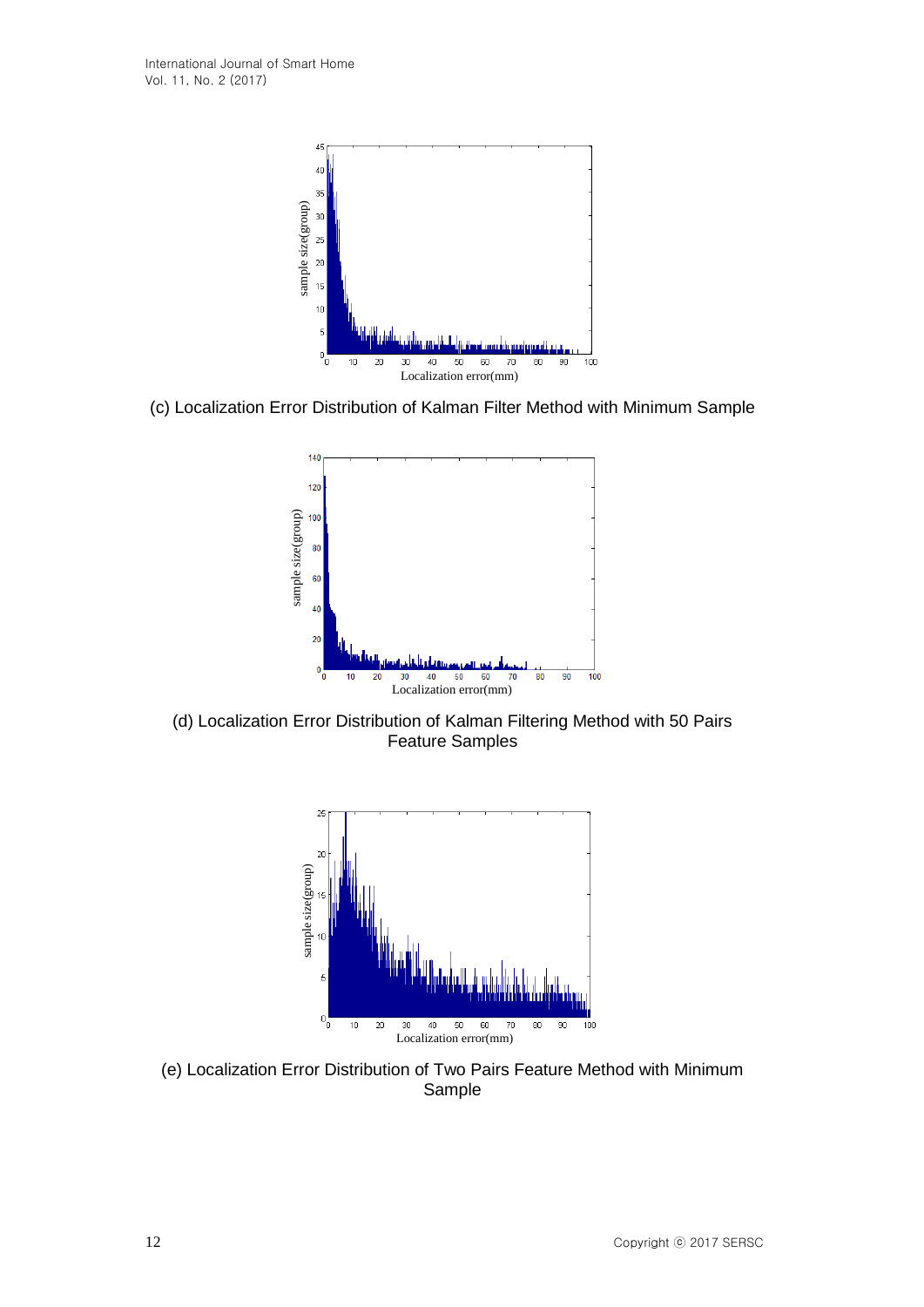

(f) Localization Error Distribution of Two Pairs Feature Method with 50 Pairs Feature Samples

## **Figure 3. Localization Error Distribution of Different Localization Method with Different Number Samples**

### **4.2. Localization Estimation Test of Plane Motion Constrained**

In order to compare the localization performance of different algorithms with plane motion constraints, the motion model of the mobile robot is in accordance with the constant velocity model. The relative displacement and steering angle of X direction and Y direction is predicted in accordance with the constant velocity model from two continuous frames, the number of observation frames is 100 frames. Under the given condition, with the plane motion constraints, the location and pose estimation are compared and simulated with the eight pairs feature method, two pairs feature method and Kalman filtering method, the simulation results are shown in Figure 4. Compared from the figure, the X and Y direction displacement estimate error of eight pairs feature method is maximum, up to 15mm; relative steering angle estimate error is the biggest too, which can reach 0.001 arc, whose accuracy is less than two pairs feature method. Therefore, if we know a priori motion constraints, it is best to use more accurate model for modeling; more accurate localization can be got. The estimated trajectory of Kalman filter method is smoother than that of two pairs feature method, localization accuracy is similar to two pairs feature method.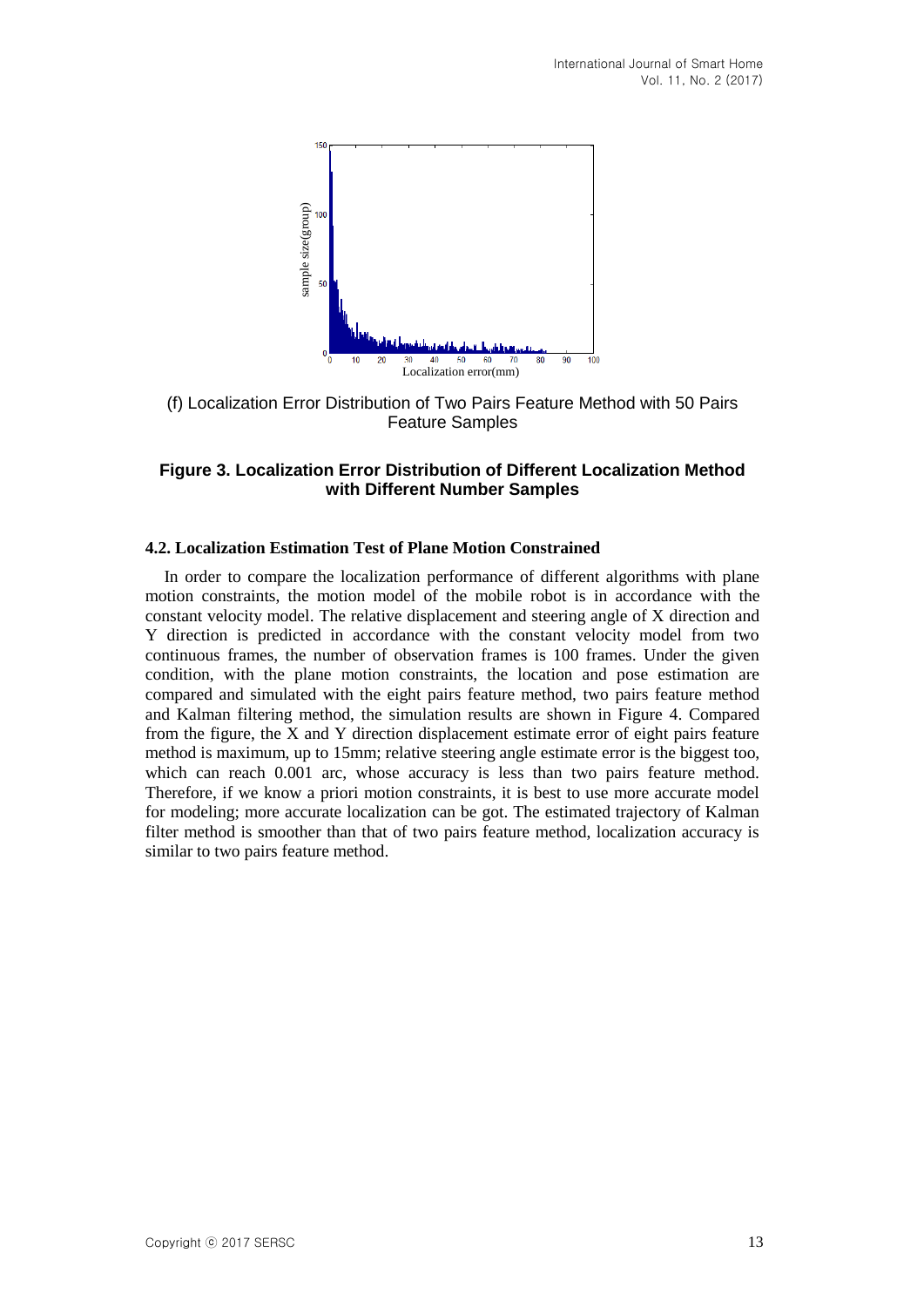

(a) Estimation of Relative Displacement between Two Frames in x Direction



(b) Estimation of Relative Displacement between Two Frames in y Direction



(c) Estimation of Relative Steering Angle between Two Frames **Figure 4. Relative Pose Estimation Curve between Two Frames**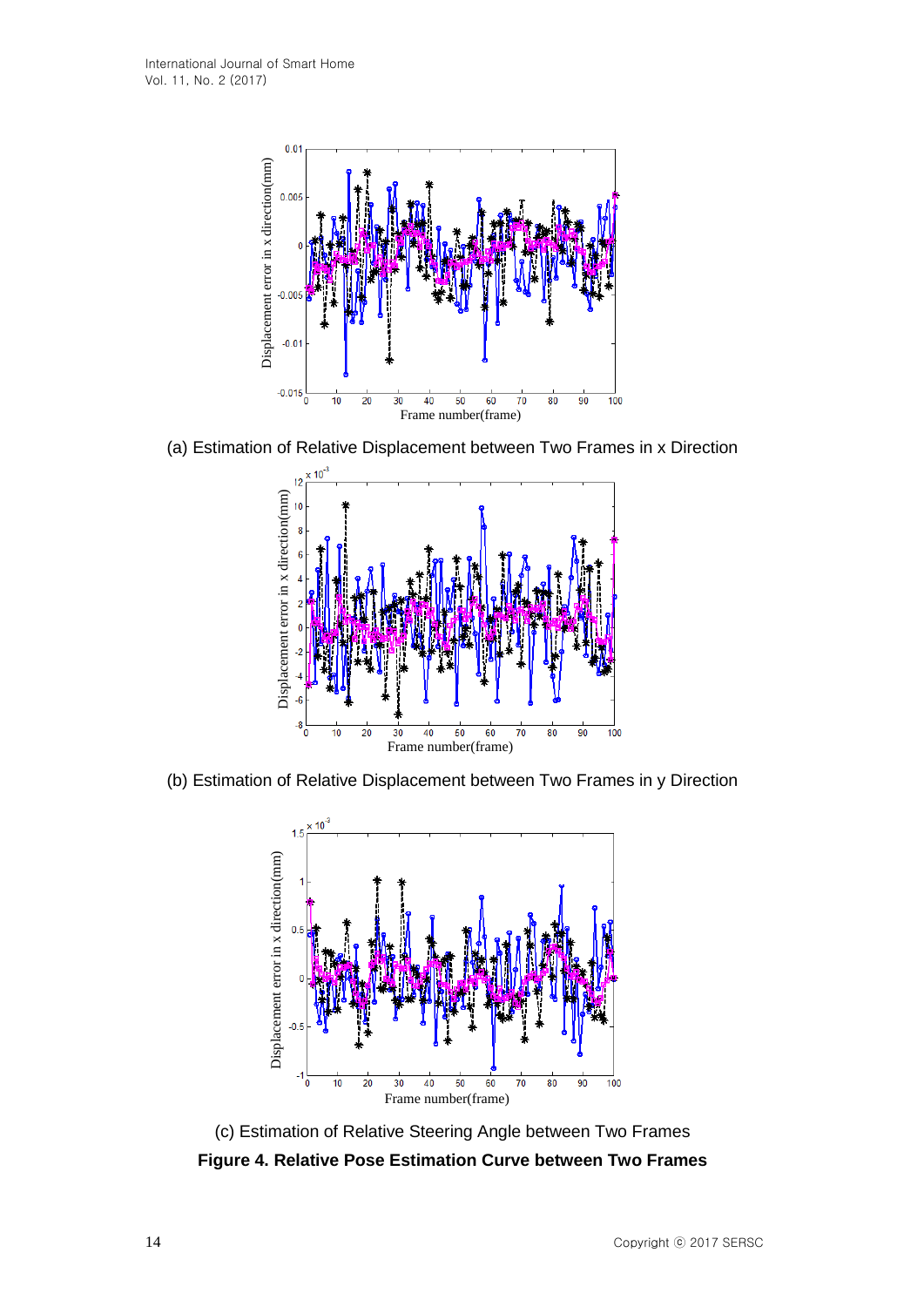# **5. Conclusion**

For a natural scene, this paper studied motion estimation localization principle with image sequences based on essential matrix, and analyzed the error. For estimated computational complexity of classic eight pairs feature, it proposed monocular vision Kalman filter positioning method based on two pairs feature, established monocular vision relative motion equations and observation equations to estimate filtering motion parameters. For plane motion constraints, it designed the plane motion model and the corresponding fast motion estimation algorithm, which optimized the estimation results. Practice simulation show that two pairs feature Kalman filter localization methods is more effective.

### **Acknowledgement**

Foundation item: Principal Scientific Research Funded by The Xi'an Technological University (Program No. XAGDXJJ1212), and Special Scientific Research Program of Shaanxi Provincial Education Department (Program No.15JK1365). Authors are grateful to the Xi'an Technological University and Shaanxi Provincial Education Department for financial support to carry out this work.

## **References**

- [1] Kundu A., Krishna K. M. and Sivaswamy J., "Moving object detection by multi-view geometric techniques from a single camera mounted robot[C]", 2009 IEEE/RSJ International Conference on Intelligent Robots and Systems. IEEE, **(2009)**, pp. 4306-4312.
- [2] Luong Q T. and Faugeras O. D., "The fundamental matrix: Theory, algorithms, and stability analysis[J]", International journal of computer vision, vol. 17, no. 1, **(1996)**, pp. 43-75.
- [3] Yang J., Rao D. and Chung S., "Monocular vision based navigation in GPS-denied riverine environments[C]", Proceedings of the AIAA Info tech Aerospace Conference, St. Louis, MO, **(2011)**, pp. 1-12.
- [4] Oliensis J., "A critique of structure-from-motion algorithms[J]", Computer Vision and Image Understanding, vol. 80, no. 2, **(2000)**, pp. 172-214.
- [5] Pollefeys M., Nistér D. and Frahm J. M., "Detailed real-time urban 3d reconstruction from video[J]", International Journal of Computer Vision, vol. 78, no. 2-3, **(2008)**, pp. 143-167.
- [6] Corke P. and Hutchinson S. A., "Real-time vision, tracking and control[J]", **(2000)**, pp. 622-629.
- [7] Mouragnon E., Lhuillier M. and Dhome M., "Generic and Real-Time Structure from Motion[C]", BMVC, **(2007)**, vol. 7, no. 4, pp. 1-10.
- [8] Lhuillier M., "Incremental fusion of structure-from-motion and GPS using constrained bundle adjustments[J]", IEEE transactions on pattern analysis and machine intelligence, vol. 34, no. 12, **(2012)**, pp. 2489-2495.
- [9] Lhuillier M., "Fusion of gps and structure-from-motion using constrained bundle adjustments[C]", 2011 IEEE Conference on Computer Vision and Pattern Recognition (CVPR). IEEE, **(2011)**, pp. 3025-3032.
- [10] Scaramuzza D. and Fraundorfer F., "Visual odometry [tutorial][J]", IEEE Robotics & Automation Magazine, vol. 18, no. 4, **(2011)**, pp. 80-92.
- [11] Scaramuzza D., Martinelli A. and Siegwart R., "A flexible technique for accurate omnidirectional camera calibration and structure from motion[C].Fourth IEEE International Conference on Computer Vision Systems (ICVS'06)", IEEE, **(2006)**, pp. 45-45.
- [12] Scaramuzza D. and Siegwart R., "Appearance-guided monocular omnidirectional visual odometry for outdoor ground vehicles [J]", IEEE transactions on robotics, vol. 24, no. 5, **(2008)**, pp. 1015-1026.
- [13] Jetto L., Longhi S. and Venturini G., "Development and experimental validation of an adaptive extended Kalman filter for the localization of mobile robots[J]", IEEE Transactions on Robotics and Automation, vol. 15, no. 2, **(1999)**, pp. 219-229.
- [14] Rezaei S. and Sengupta R., "Kalman filter-based integration of DGPS and vehicle sensors for localization [J]", IEEE Transactions on Control Systems Technology, vol. 15, no. 6, **(2007)**, pp. 1080- 1088.
- [15] Kwon S., Yang K. W. and Park S., "An effective kalman filter localization method for mobile robots[C]", 2006 IEEE/RSJ International Conference on Intelligent Robots and Systems. IEEE, **(2006)**, pp. 1524-1529.
- [16] Zhang Z., Deriche R. and Faugeras O., "A robust technique for matching two uncalibrated images through the recovery of the unknown epipolar geometry[J]", Artificial intelligence, vol. 78, no. 1, **(1995)**, pp. 87-119.